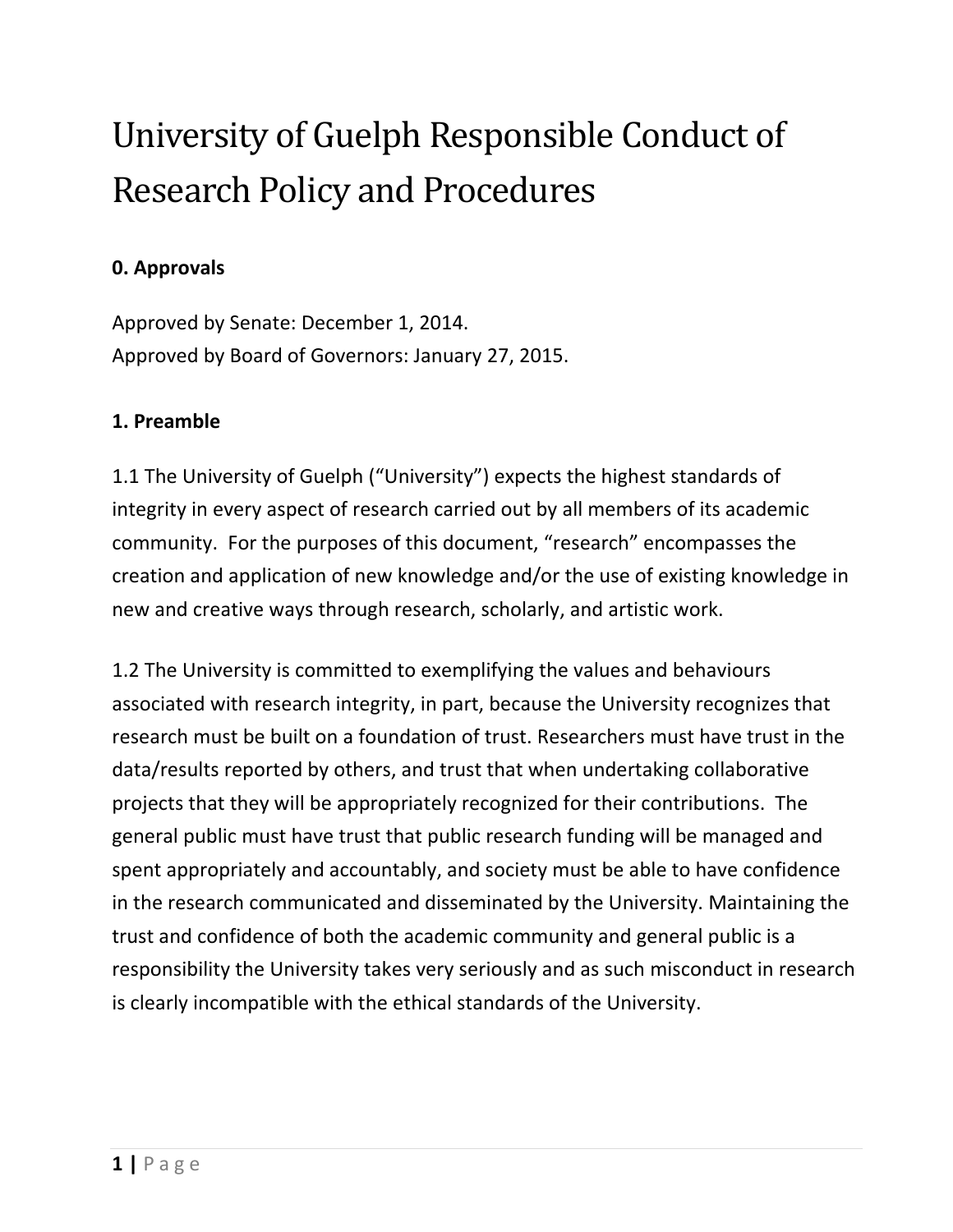1.3 This document provides guidance as to the expectations regarding research integrity and to those behaviours which may form the basis of action regarding research misconduct.

# **2. Scope**

2.1 Except as otherwise stated, this Policy and Procedures document ("Policy") applies to and covers all who may carry out research in a capacity defined by their relationship with the University. This includes but is not limited to University administrators, students, employees, Professor Emeriti, visiting scholars, adjunct professors and volunteers ("Researcher(s)"), irrespective of the present source of their salary or stipend.

2.2 This Policy document is intended to inform, rather than vary, relevant provisions of existing applicable employee groups and agreements. In the event the implementation of this Policy conflicts with relevant provisions of the applicable [employee groups and agreements](https://www.uoguelph.ca/hr/staff-relations/employee-groups-agreements) [e.g., University of Guelph Faculty Association collective agreement ("UGFA Collective Agreement")], the relevant provisions of the applicable [employee groups and agreements](https://www.uoguelph.ca/hr/staff-relations/employee-groups-agreements) will prevail.

2.3 Where allegations of Research Misconduct arise out of activities carried out by students, the Associate Vice-President Research Services and Dean of the college in which the student is enrolled will meet to determine whether to proceed under this Policy or the University's Academic Misconduct policy.

# **3. Research Integrity**

3.1 Researchers shall strive to follow the best research practices honestly, accountably, openly and fairly in the search for and in the dissemination of knowledge. In addition, Researchers shall follow the requirements of applicable institutional policies and professional and disciplinary standards and shall comply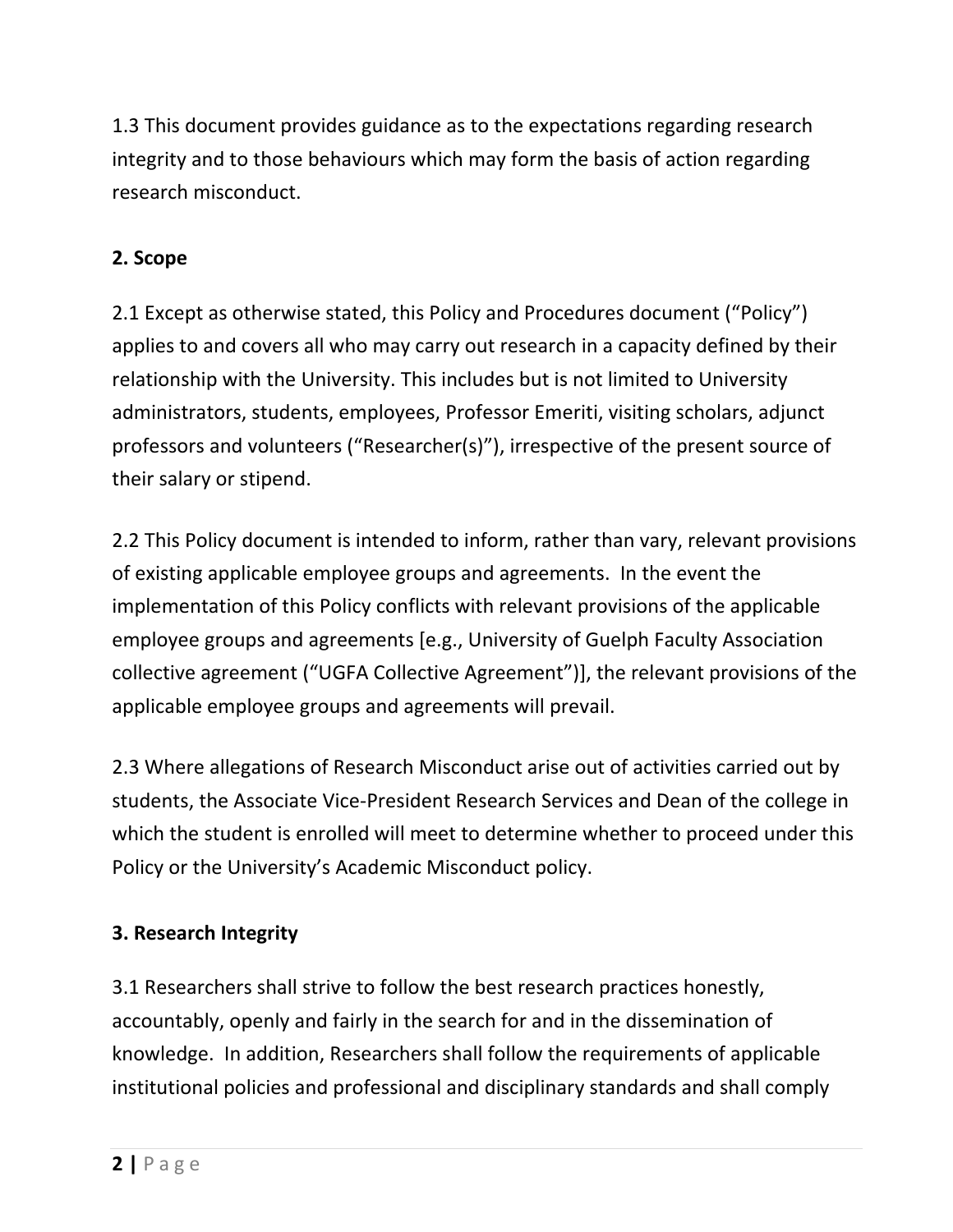with applicable laws and regulations. Researchers are expected to carry out research in accordance with the following:

- a) Using a high level of rigour in proposing and performing research; in recording, analyzing, and interpreting data; and in reporting and publishing data and findings.
- b) Keeping complete and accurate records of data, methodologies and findings, including graphs and images, in accordance with the applicable funding agreement, institutional policies and/or laws, regulations, and professional or disciplinary standards in a manner that will allow verification or replication of the work by others.
- c) Referencing and, where applicable, obtaining permission for the use of all published and unpublished work, including data, source material, methodologies, findings, graphs and images.
- d) Including as authors, with their consent, all those and only those who have materially or conceptually contributed to and share responsibility for, the contents of the publication or document, in a manner consistent with their respective contributions, and authorship policies of relevant publications.
- e) Acknowledging, in addition to authors, all material contributors and contributions to research, including writers, funders and sponsors.
- f) Appropriately managing any conflict of interest, in accordance with section 11 of this Policy or other applicable policies including but not limited to:
	- i. the [Conflict of Interest Policy for University of Guelph Employees](https://www.uoguelph.ca/hr/node/491) applicable to employees who are not members of the University of Guelph Faculty Association;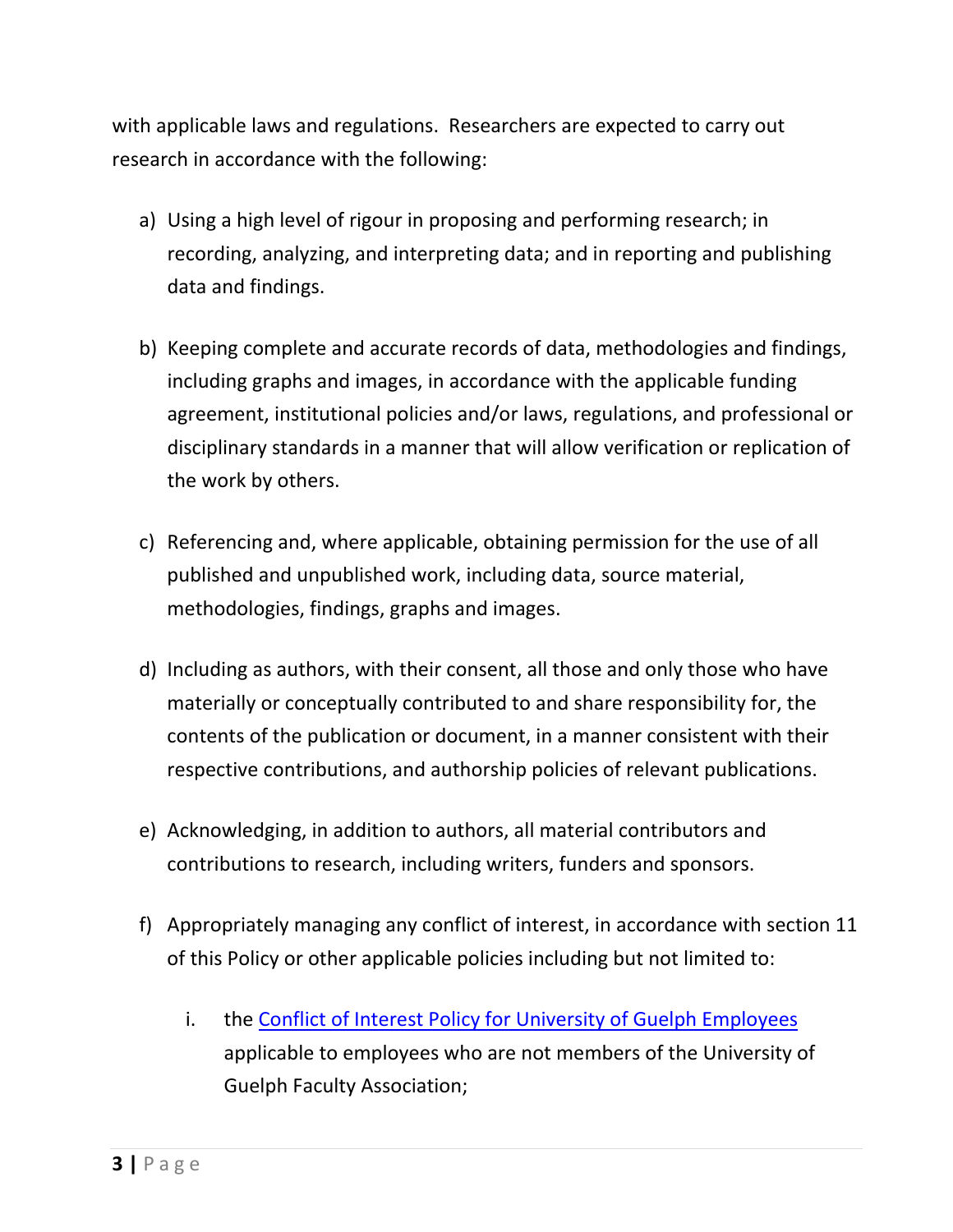- ii. Article 8: Conflict of Interest and Conflict of Commitment for members under the UGFA Collective Agreement;
- iii. Article 17: Conflict of Interest and Conflict of Commitment for employees under the Colleges Academic and Research Group agreement ("CARG Agreement"); and
- iv. the conflict of interest policies and procedures of research funding agencies or organizations which require adherence to such policies and procedures as a condition of application for or receipt of research funding from them.
- g) Obtaining all appropriate approvals and training for research as required by the University or the policies of research sponsors/agencies including, but not limited to, research involving animals, human participants, biohazards, radioisotopes and environmental impact.
- h) Using research funds (e.g., grants, awards, scholarships) in accordance with the policies of the University and funding sponsor(s).
- i) Providing true, complete and accurate information in their funding applications and related documents and representing themselves, their research and their accomplishments in a manner consistent with the norms of the relevant field; ensuring others listed on their applications have agreed to be included; and certifying that they are not currently ineligible to apply for, and/or hold, funds from NSERC, SSHRC, CIHR or any other research or research funding organization world-wide for reasons of research misconduct such as ethics, integrity or financial management policies.
- j) Disclosing any incidents of Research Misconduct in accordance with this Policy.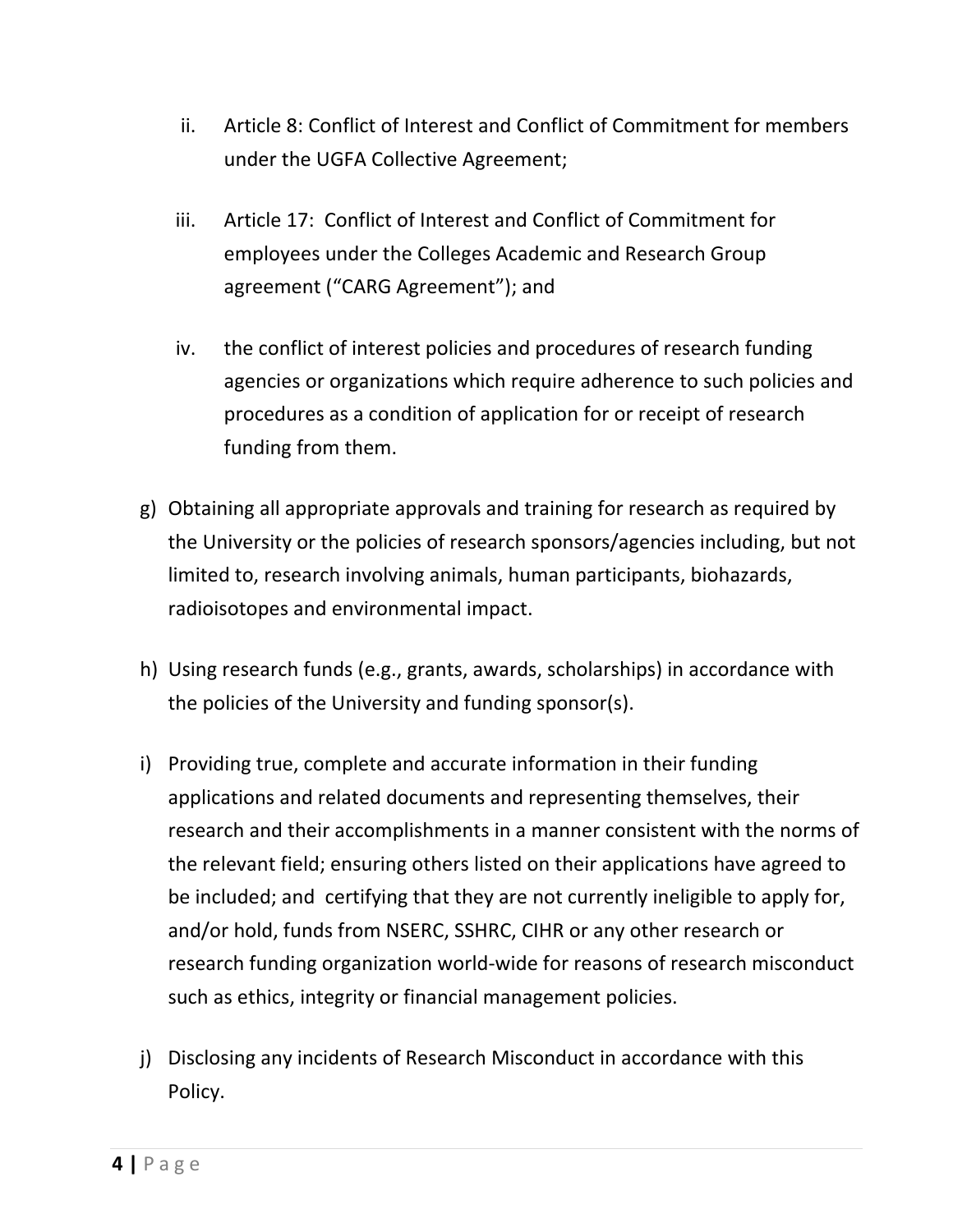k) Proactively rectifying a breach, for example, by correcting the research record, providing a letter of apology to those impacted by the breach or repaying funds.

## **4. Definitions**

4.1 **Research Misconduct** is broadly understood to mean offences against the academic integrity of the research environment. Below are descriptions of Research Misconduct. It is important to note that, while the University has attempted to present as comprehensive a list as possible, this list of examples of Research Misconduct should not be considered exhaustive. Research Misconduct includes but is not limited to:

- a) Fabrication: Making up data, source material, methodologies or findings, including graphs and images.
- b) Falsification: Manipulating, changing, or omitting data, source material, methodologies or findings, including graphs and images, without acknowledgement and which results in inaccurate findings or conclusions.
- c) Destruction of research records: The destruction of one's own or another's research data or records to specifically avoid the detection of wrongdoing or in contravention of the applicable funding agreement, institutional policy and/or laws, regulations and professional or disciplinary standards.
- d) Plagiarism: Presenting and using another's published or unpublished work, including theories, concepts, data, source material, methodologies or findings, including graphs and images, as one's own, without appropriate referencing and, if required, without permission.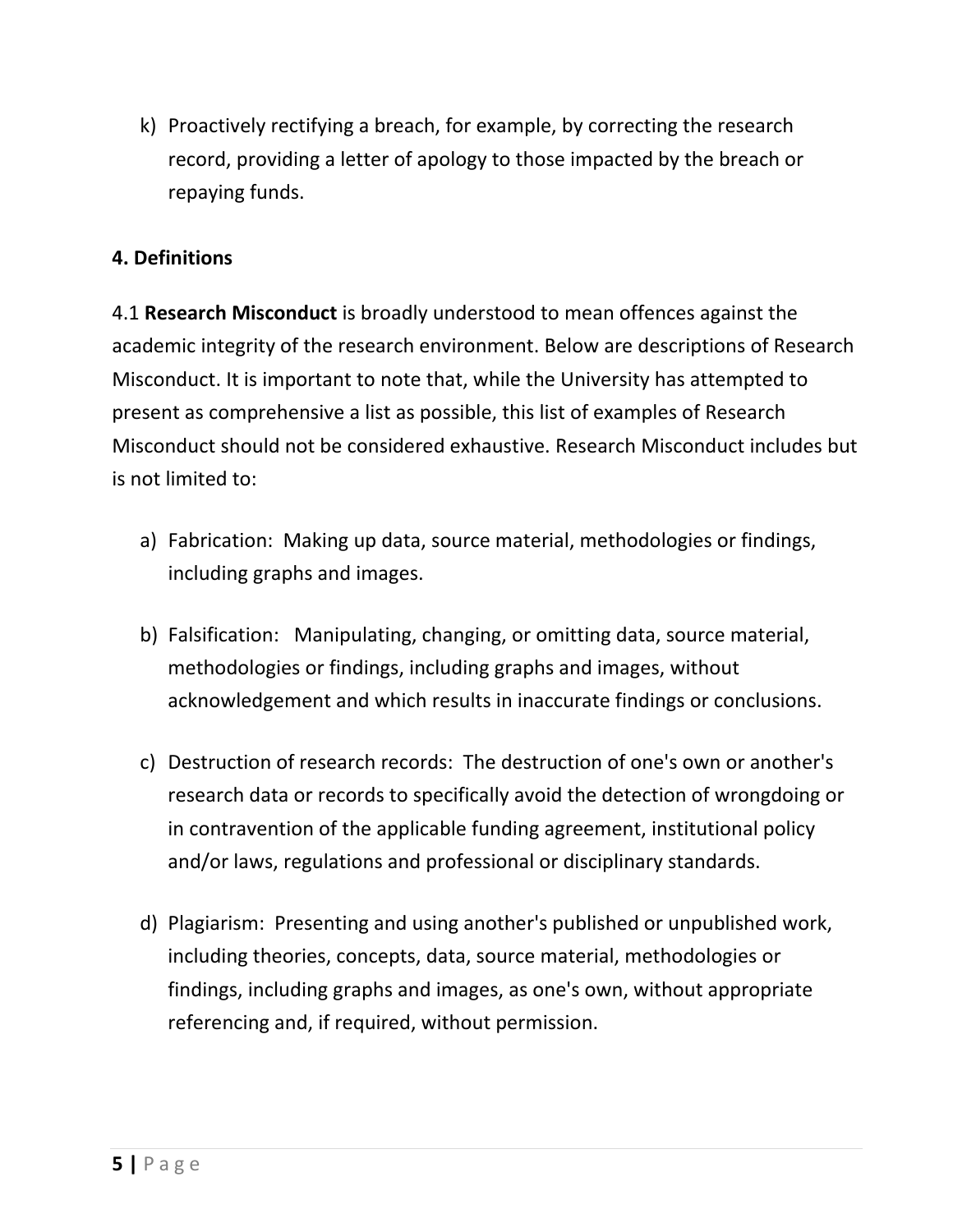- e) Redundant publications: The re-publication of one's own previously published work or part thereof, or data, in the same or another language, without adequate acknowledgment of the source, or justification.
- f) Invalid authorship: Inaccurate attribution of authorship, including attribution of authorship to persons other than those who have contributed sufficiently to take responsibility for the intellectual content, or agreeing to be listed as author to a publication for which one made little or no material contribution.
- g) Inadequate acknowledgement: Failure to appropriately recognize contributions of others in a manner consistent with their respective contributions and authorship policies of relevant publications.
- h) Mismanagement of conflict of interest: Failure to appropriately manage conflict of interest, in accordance with section 11 of this Policy or other applicable policies including:
	- i. the [Conflict of Interest Policy for University of Guelph](https://www.uoguelph.ca/hr/node/491) Employees applicable to employees who are not members of the University of Guelph Faculty Association.
	- ii. Article 8: Conflict of Interest and Conflict of Commitment for members under the UGFA Collective Agreement;
	- iii. Article 17: Conflict of Interest and Conflict of Commitment for employees under the CARG Agreement; and
	- iv. the conflict of interest policies and procedures of research funding agencies or organizations which require adherence to such policies and procedures as a condition of application for or receipt of research funding from them.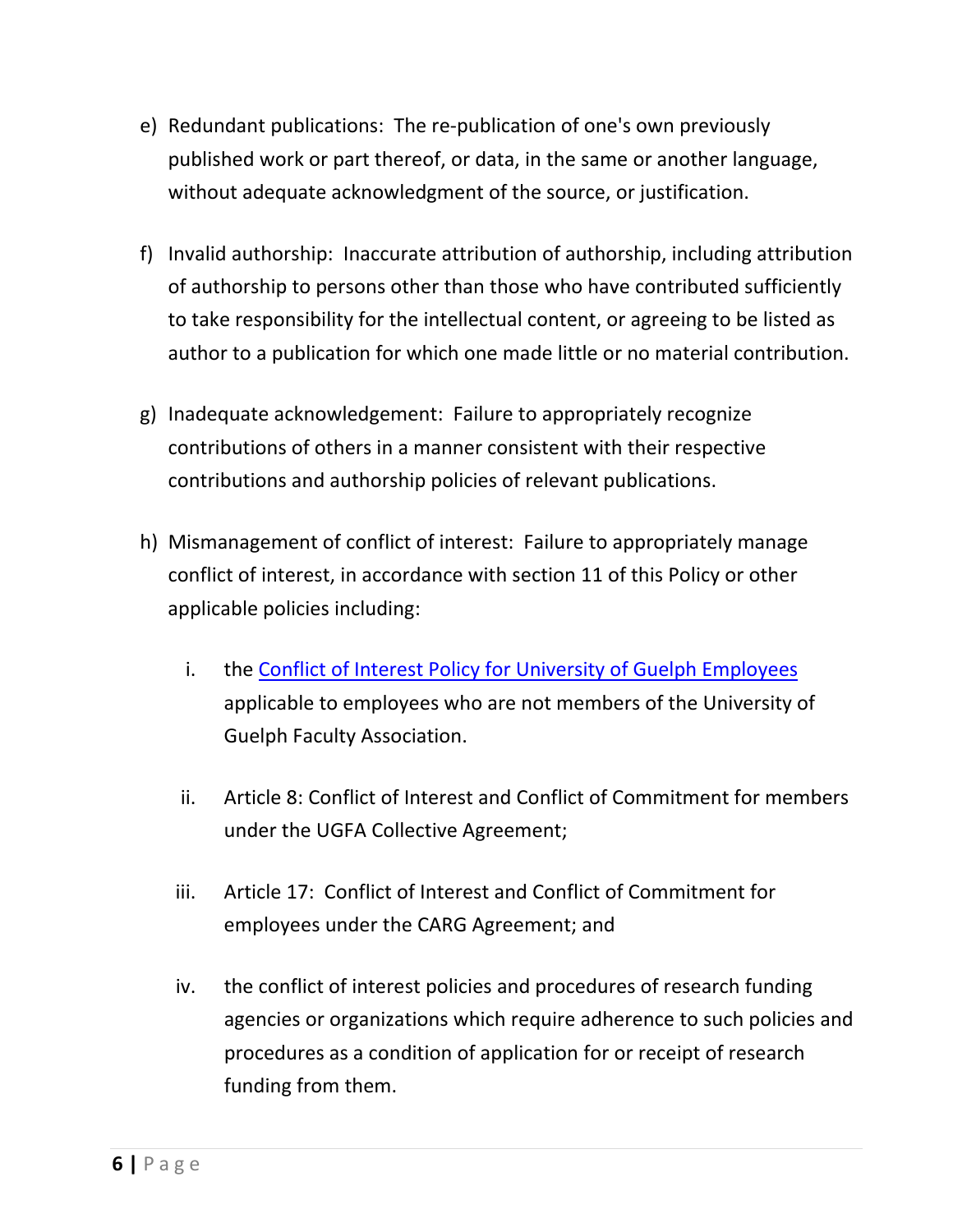- i) Misrepresentation in research applications and documents including:
	- i. providing incomplete, inaccurate or false information in a grant or award application or related document, such as a letter of support or a progress report;
	- ii. applying for or holding an award when deemed ineligible by NSERC, SSHRC, CIHR or any other research or research funding organization world-wide for reasons of breach of responsible conduct of research policies such as ethics, integrity or financial management policies; and
	- iii. listing of co-applicants, collaborators or partners without their agreement.
- j) Mismanagement of funds: Using grant or award funds for purposes inconsistent with the policies of the University, relevant funding agency or organization; misappropriation of grant or award funds; contravention of financial policies and guidelines of a funding agency or organization; or providing incomplete, inaccurate or false information on documentation for expenditures from grant or award accounts.
- k) Failure to comply with relevant policies, laws or regulations for the conduct of research, or failure to obtain appropriate approvals, certifications or permits before conducting research activities, including, but not limited to:
	- i. 2nd edition of *[Tri-Council Policy Statement: Ethical Conduct for Research](http://www.pre.ethics.gc.ca/eng/policy-politique/initiatives/tcps2-eptc2/Default/)  [Involving Humans](http://www.pre.ethics.gc.ca/eng/policy-politique/initiatives/tcps2-eptc2/Default/) (TCPS 2)*;
	- ii. [Canadian Council on Animal Care Policies and Guidelines;](http://www.ccac.ca/en_/standards) and [Animals](http://www.e-laws.gov.on.ca/html/statutes/english/elaws_statutes_90a22_e.htm)  [for Research Act;](http://www.e-laws.gov.on.ca/html/statutes/english/elaws_statutes_90a22_e.htm)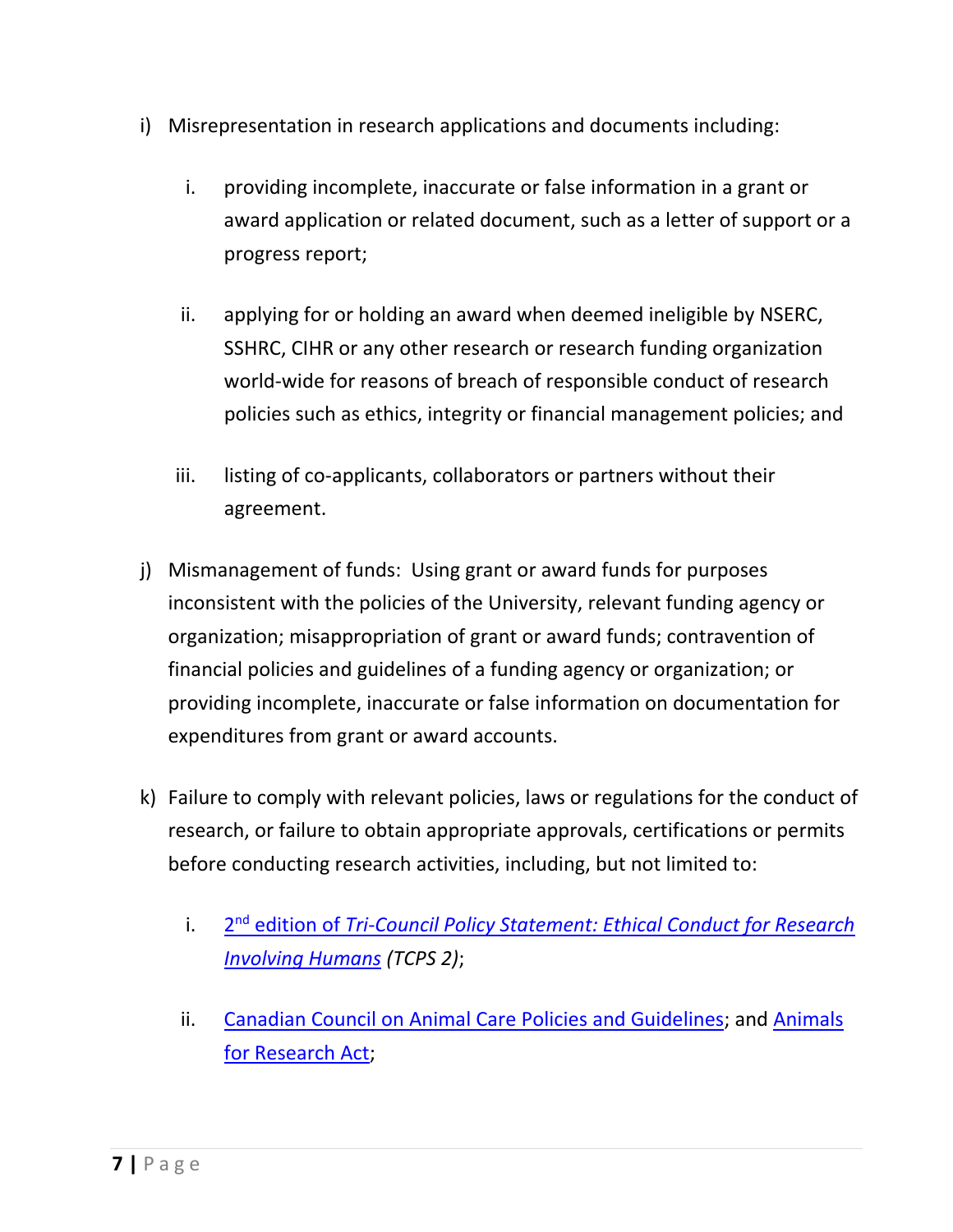- iii. [Agency policies related to the Canadian Environmental Assessment Act;](http://laws-lois.justice.gc.ca/eng/acts/C-15.21/index.html)
- iv. Licenses required for research in the field;
- v. Canadian Biosafety [Standards and](http://canadianbiosafetystandards.collaboration.gc.ca/cbsg-nldcb/index-eng.php) Guidelines;
- vi. [Controlled Goods Program;](http://ssi-iss.tpsgc-pwgsc.gc.ca/dmc-cgd/index-eng.html)
- vii. [Canadian Nuclear Safety Commission \(CNSC\) Regulations;](http://www.nuclearsafety.gc.ca/eng/acts-and-regulations/) and,
- viii. [Canada's Food and Drug Act.](http://www.hc-sc.gc.ca/fn-an/legislation/acts-lois/act-loi_reg-eng.php)<sup>[1](#page-7-0)</sup>

Research Misconduct does not include those factors intrinsic to the process of academic research, such as honest error, conflicting data or honest differences in interpretation or assessment of data or of experimental design.

4.2 **Dean** means the dean of the College in which the alleged research misconduct has occurred, as appropriate, or if the respondent to the allegation of Research Misconduct resides outside an academic department/College, the responsibilities of the Dean under this Policy will be assumed by an appropriate senior-level University official as appointed by the Associate Vice-President.

4.3 **Associate Vice-President** means the Associate Vice-President (Research Services).

<span id="page-7-0"></span><sup>&</sup>lt;sup>1</sup> Taken in part from ["The Tri-Agency Framework: Responsible Conduct of Research"](http://www.rcr.ethics.gc.ca/eng/policy-politique/framework-cadre/)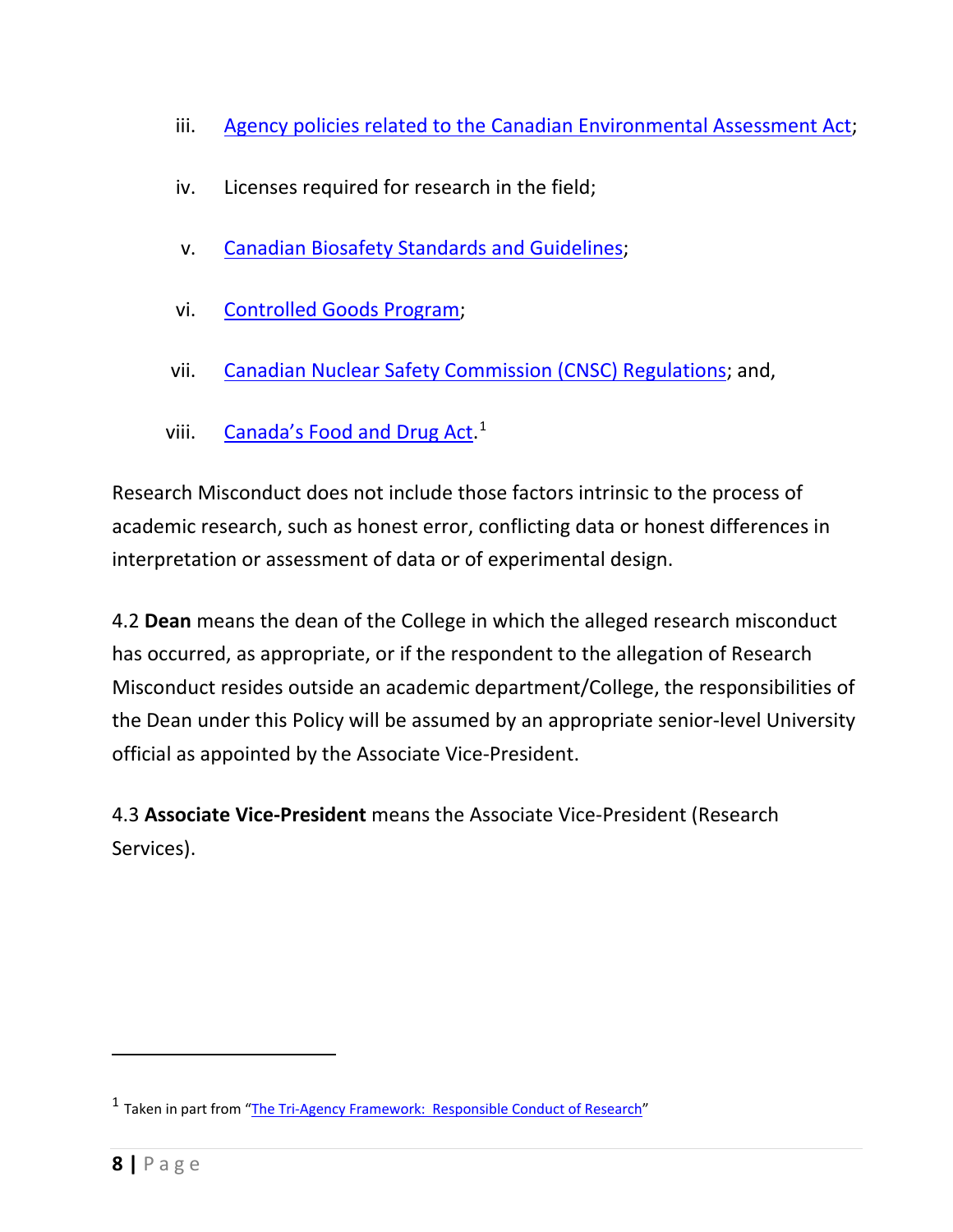## **5. Confidentiality**

5.1 Subject to section 5.2, the University will take reasonable steps to protect the confidentiality of information gathered pertaining to any allegation, inquiry and investigation of Research Misconduct falling under the scope of this Policy.

5.2 The University is subject to access to information and privacy laws, including the *Freedom of Information and Protection of Privacy Act (Ontario)*, which creates a right of access to records under the custody and control of public bodies subject to specific and limited exceptions. The University is also subject to requirements for the reporting of Research Misconduct by certain agencies or organizations which may involve disclosing the discipline imposed, if any, and the identity of respondents and complainants.

### **6. Process for Dealing with Allegations of Research Misconduct**

#### 6.1 Informal assistance

Anyone who believes that Research Misconduct may have occurred, may seek informal assistance or advice from Dean or designate.

6.2 If any of those involved in the decision making process under this process section (Dean, Associate Vice-President, Vice-President) are believed to be in a conflict of interest in respect of the allegation, the decision regarding the conflict of interest shall be made by the position of next highest authority.

#### 6.3 Formal Allegations

## 6.3.1 Inquiry Stage

a) Subject to subsections b) and c), a formal allegation must be made in writing and provide sufficient detail including relevant parties, witnesses, dates,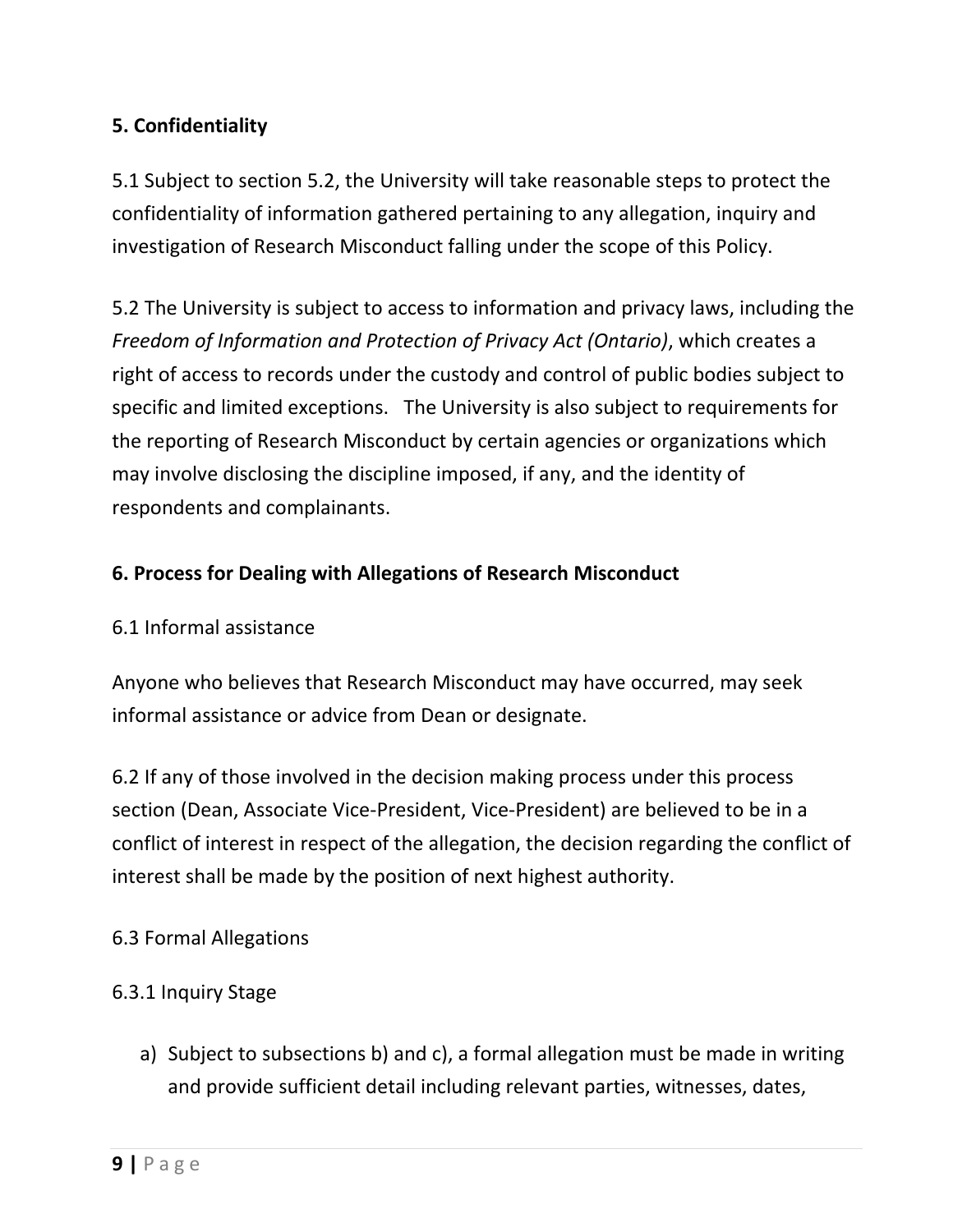locations, publications, and any other relevant information. Formal allegations are to be submitted to the Dean. On receiving the formal allegation, the Dean shall review the allegation to determine if there is jurisdiction under this Policy. If the Dean believes the allegation does not fall under this Policy, he or she shall, in consultation with the Associate Vice-President, advise the complainant of the appropriate process.

- b) Formal allegations submitted anonymously will only proceed if the relevant facts are otherwise independently verifiable. If all relevant facts are verifiable, the Dean may pursue the complaint on behalf of the University.
- c) A formal allegation of Research Misconduct may be withdrawn at any time, but must be done in writing. The withdrawal of an allegation of Research Misconduct may not stop the initial inquiry or further investigation process if the University has a reasonable belief that:
	- i. Research Misconduct has occurred;
	- ii. the withdrawal of the allegation may prejudice the respondent;
	- iii. the allegation was in bad faith.
- d) Nothing in this Policy precludes the University from initiating an inquiry in circumstances where it reasonably believes that Research Misconduct may have occurred.
- e) If a formal complaint is initiated, the Dean shall provide a copy of the written allegation immediately to the Associate Vice-President. The Associate Vice-President is responsible for determining whether there is an obligation to report the allegation to external funding agencies under their policy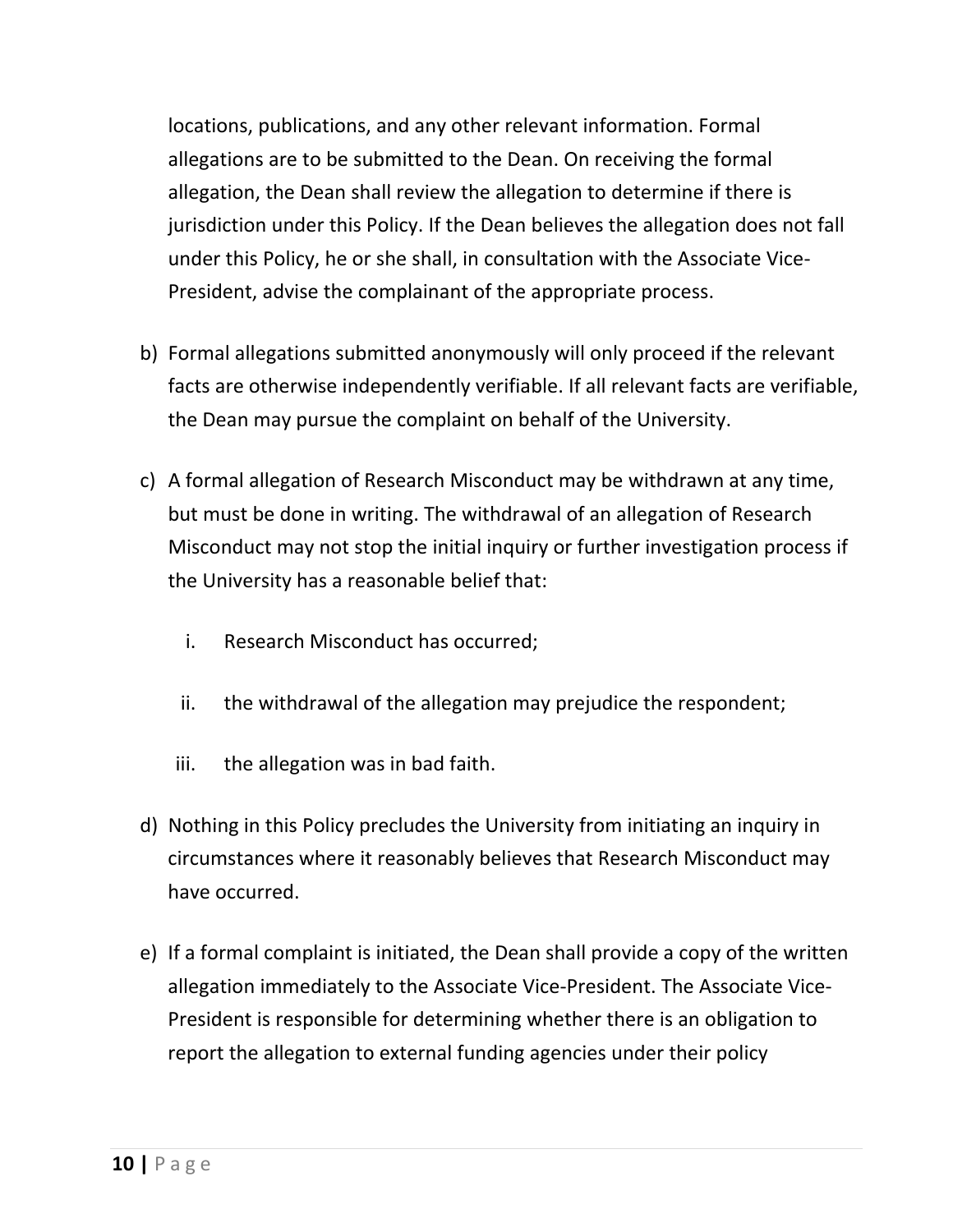requirements<sup>[2](#page-10-0)</sup>. If appropriate, the Associate Vice-President may take interim measures to protect the integrity of the research or the administration of sponsor(s) funds pending the final determination of the allegation. These interim measures may include but are not limited to freezing or limiting financial accounts, or restricting access to research locations or records.

- f) The Dean shall provide a copy of the written allegation to the respondent immediately along with a copy of the relevant research misconduct policies.
- g) For allegations of misconduct in research sponsored wholly or in part by external funding agencies and organizations such as NSERC, SSHRC, CIHR and the U.S. Department of Health and Human Services/ U.S. Public Health Service (PHS), if deemed by the Associate Vice-President to be required, any additional requirements of those agencies pertaining to the institutional inquiry process, investigative process, timelines and reporting beyond those cited in this Section 6.3 will be followed and met.
- h) Within ten (10) working days of receiving the written allegation, the Dean shall proceed to initiate an inquiry to determine whether the allegation appears sufficiently founded to warrant an investigation ("Inquiry Stage"). The Dean will appoint a member of their senior executive team to assist with the Inquiry Stage. The Inquiry Stage usually involves interviewing the respondent and complainant, if applicable, and key witnesses as well as an examination of relevant records and materials. The scope of the Inquiry Stage does not normally include conducting exhaustive interviews and analyses. The Inquiry Stage will be conducted in accordance with the relevant

<span id="page-10-0"></span><sup>2</sup> Including, but not limited to, NSERC, SSHRC, CIHR, U.S. Department of Health & Human Services /U.S. Public Health Service (PHS) etc.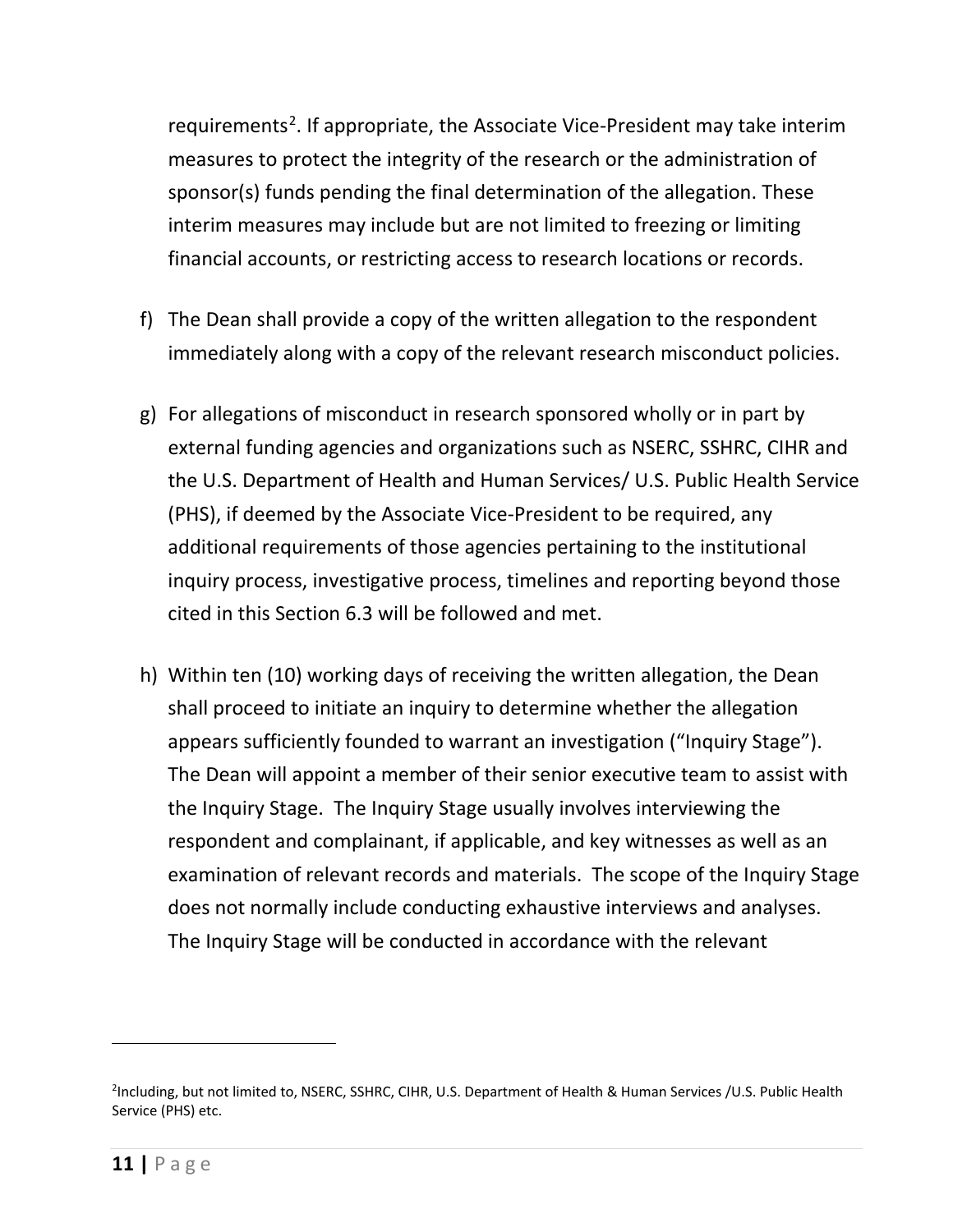provisions of applicable [employee groups and agreements](https://www.uoguelph.ca/hr/staff-relations/employee-groups-agreements) (e.g., UGFA Collective Agreement).

- i) The Inquiry Stage should be completed as expeditiously as possible and within twenty (20) working days of the formal allegation being initiated. Under extenuating circumstances an extension may be requested from the Associate Vice-President.
- j) Within ten (10) working days of completion of the Inquiry Stage, the Dean shall decide whether to dismiss the allegation or proceed to investigate the allegation further ("Dean's Decision"). A copy of the Dean's Decision, excluding reasons, will be provided to the complainant, if applicable.
- k) Within ten (10) working days of completion of the Inquiry Stage, the Dean shall also prepare a report which includes the reasons for the Dean's Decision and a summary of the evidence used to support the Dean's Decision ("Inquiry Report"). The Inquiry Report shall be submitted to the Associate Vice-President and the respondent.
- l) If the Dean's Decision is to proceed to investigate the allegation further ("Investigative Stage"), the Dean may meet with the respondent, and Union or Group representation if requested. Such a meeting must take place within ten (10) working days of the receipt of the Inquiry Report.
- m) The formal allegation may be settled at the Inquiry Stage but any final resolution must have the approval of the Associate Vice-President.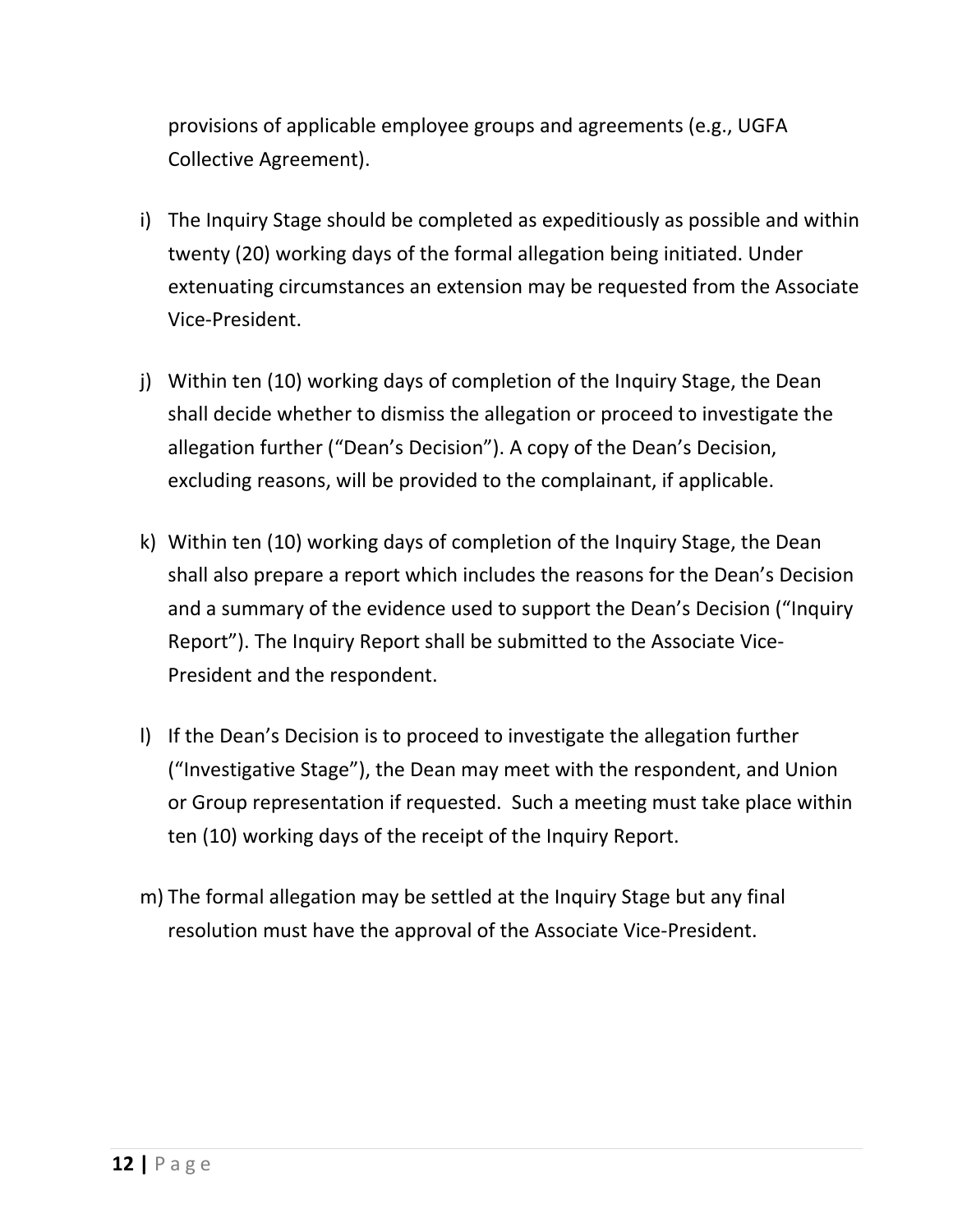#### 6.3.2 Investigative Stage

- a) If the formal allegation is not resolved at the Inquiry Stage, and no later than fifteen (15) working days from receipt of the Inquiry Report, the Associate Vice-President will be responsible for establishing an ad hoc committee comprised of the Dean, Associate Vice-President and an external member to conduct the investigation. The external member will be selected by the Associate Vice-President and will have no current affiliation with the University.
- b) The respondent will be advised of the composition of the ad hoc committee and will have five (5) working days to challenge, in writing, the participation of one (1) or more individual(s) on the ad hoc committee on the ground that the individual(s) has a conflict of interest in the outcome of the matter or that there is a reasonable apprehension of bias on the part of that individual(s). If the challenge is with respect to the external member, the Dean and Associate Vice-President will consider the challenge and reply in writing either upholding it or denying it. If the challenge is with respect to the Dean or the Associate Vice-President, it shall be dealt in accordance with section 6.2. In either case the written challenge and response will become part of the record for the Investigative Stage.
- c) The ad hoc committee shall have the discretion to establish in each case, a procedure suitable to the circumstances, provided that in every case, its discretion will be exercised in accordance with the following parameters:
	- i. use diligent efforts to ensure the investigation is thorough and sufficiently documented and includes examination of all research records and evidence relevant to reaching a decision on the merits of the allegation.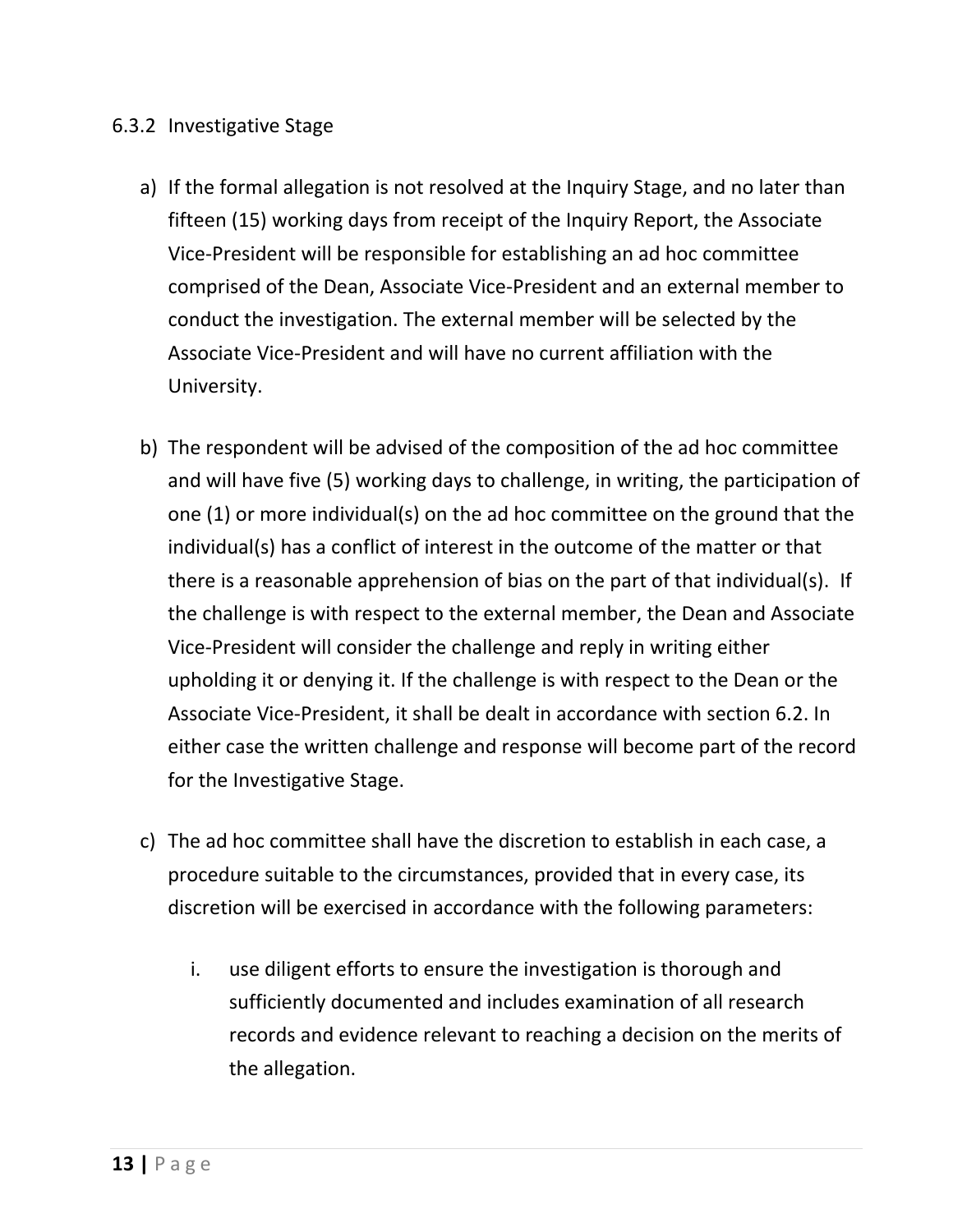- ii. take reasonable steps to ensure an impartial and unbiased investigation.
- iii. give an opportunity to provide evidence to both the respondent and complainant, if known, and any other available person who has been reasonably identified as having information regarding any relevant aspects of the investigation, including witnesses identified by the respondent.
- iv. diligently pursue all significant issues relevant to the investigation.
- v. keep the investigation confidential to the extent possible.
- d) Within forty-five (45) working days of the establishment of the ad hoc committee, the ad hoc committee shall issue a preliminary finding ("Preliminary Decision"). The respondent and the complainant will be provided with a copy of the Preliminary Decision. In addition, the ad hoc committee will issue a report with respect to the investigation ("Preliminary Report") and it will be provided to the respondent.
- e) If the Preliminary Decision upholds the allegation in whole or in part, within five (5) working days of the delivery of the Preliminary Report to the respondent, the ad hoc committee together with the appropriate Human Resources or Faculty and Academic Staff Relations representatives, will meet with the respondent, and Union or Group representation as applicable, to discuss the Preliminary Report.
- f) The respondent will be invited at the meeting to provide a response to the Preliminary Report in writing within ten (10) working days. Subsequent to the receipt of the respondent's response, if any, the ad hoc committee may carry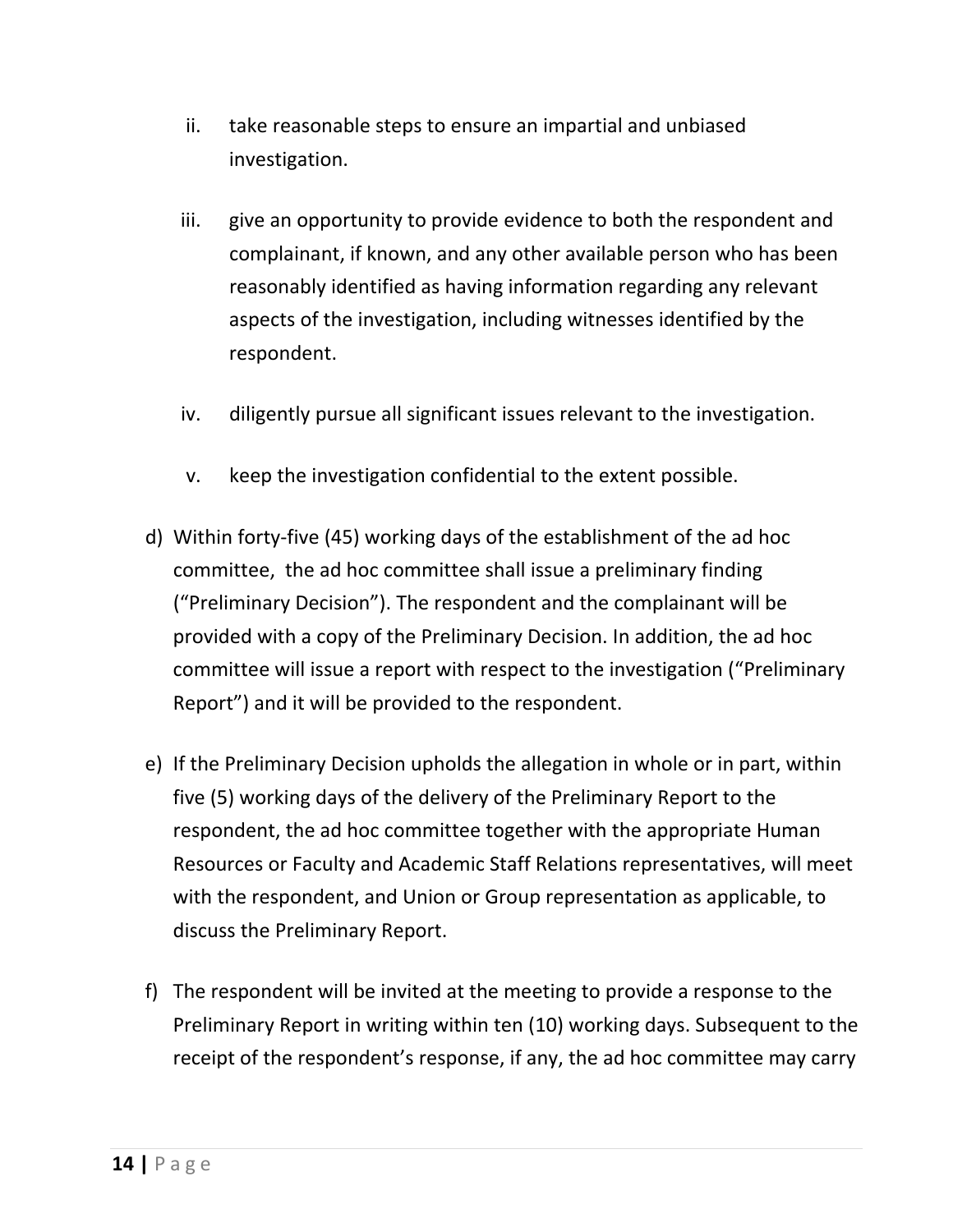out further investigation regarding information arising out of the respondent's response.

- g) The ad hoc committee will issue a final decision within ten (10) working days of the completion of the investigation ("Final Decision") and provide a copy to the respondent and the complainant.
- 6.4 Action on Substantiated Allegations
	- a) If the Final Decision upholds the allegation in whole or in part, the Dean and Associate Vice-President, following consultation with Human Resources or Faculty and Academic Staff Relations if appropriate, shall decide on appropriate Recourse as well as recommendations on discipline, up to and including termination of employment ("Recommendations on Discipline").

Recourse will take into consideration the severity of the Research Misconduct and will aim to remedy the Research Misconduct. Recourse may include but is not limited to:

- i. requiring that the respondent correct the research record and provide proof that the research record has either been corrected or withdrawn from all pending relevant publications (including theses);
- ii. notifying publishers of publications in which the involved research was reported;
- iii. notifying co-investigators, collaborators, students and other project personnel of the decision;
- iv. ensuring the unit(s) involved is (are) informed of appropriate practices for promoting the proper conduct of research;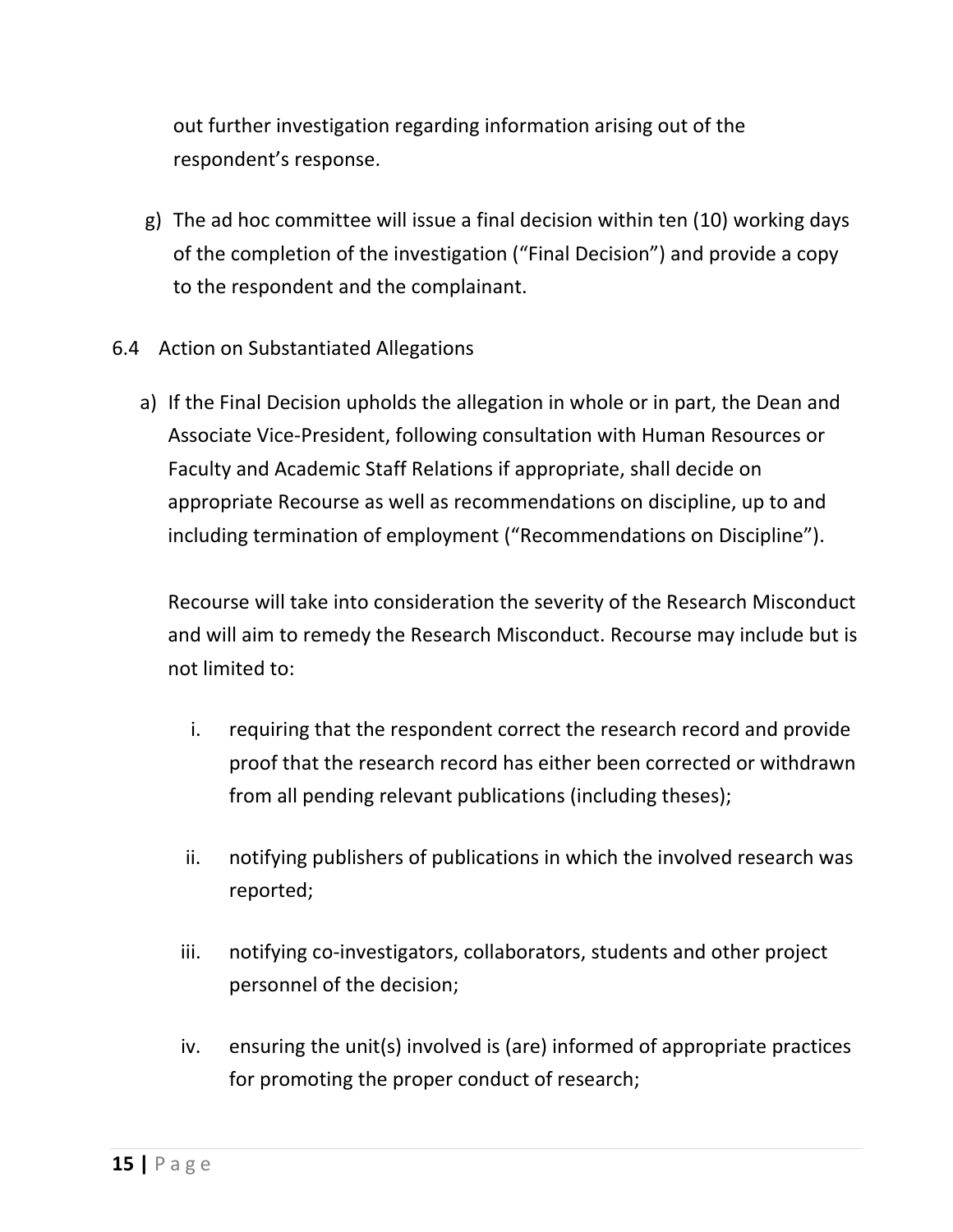- v. requiring the co-supervision of graduate students;
- vi. withdrawal of specific research privileges;
- vii. restitution of funds as appropriate.
- viii. informing any outside funding agencies or institutions of the results of the investigation and of actions to be taken.
- b) A copy of the Final Decision, Recourse, and Recommendations on Discipline shall be provided to the Vice-President to whom the respondent reports ("Relevant VP").The Relevant VP will determine whether discipline should apply and the nature of such discipline. The Relevant VP shall notify the Dean and Associate Vice-President of his/her decision regarding discipline in writing within twenty (20) working days of receipt of the Final Decision and Recourse. The Associate Vice-President and Dean will prepare a final report which will include the Final Decision, Recourse and Discipline, if any ("Final Report").The Dean, and appropriate Human Resources or Faculty and Academic Staff Relations representatives, shall meet with the respondent, and Union or Group representation as applicable, to provide the Final Report.

#### 6.5 Appeals

Complainants do not have the right to appeal any decision under this Policy.

#### 6.5.1 Final Decision and Recourse

a) The respondent may appeal the Final Decision or the decision on Recourse or both, to the Vice-President Research. The appeal must be submitted within ten (10) working days of receipt of the decision being appealed. Appeals must be made in writing and set out the grounds for appeal. Appeals will only be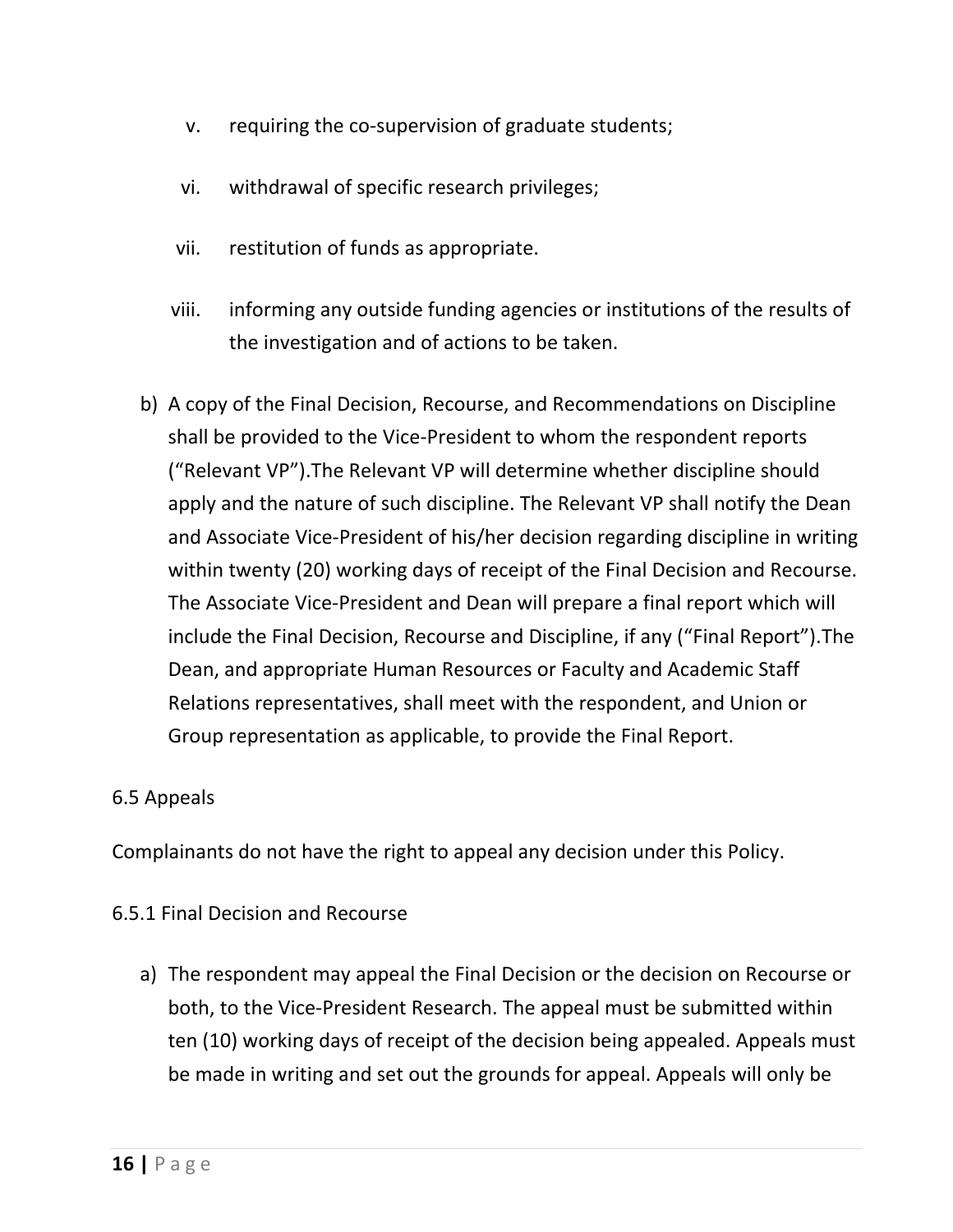considered on the grounds of procedural error, bias or if new evidence has arisen that was not previously available and would likely have affected the decision under appeal.

- b) Normally, the Vice-President Research will decide the merits of the appeal and may grant the appeal in whole or in part. In exceptional circumstances, the Vice-President Research may decide to delegate his authority to determine the appeal to an ad hoc appeal committee. The composition of the ad hoc appeal committee will be determined by the Vice-President Research. The respondent will be advised of the composition of any ad hoc appeal committee and will have five (5) working days to challenge, in writing to the Vice-President Research, the participation of one (1) or more individual(s) on the ad hoc appeal committee on the grounds that the individual(s) has a potential conflict of interest in the outcome of the matter or that there is a reasonable apprehension of bias on the part of that individual(s). The ad hoc appeal committee shall establish such procedures as may be necessary for a fair determination of the appeal.
- c) Normally, the appeal decision shall be issued within fifteen (15) working days from the receipt of the appeal ("Appeal Decision"). An extension may be granted by the Vice-President if the appeal is being determined by an ad hoc appeal committee or by the President if the appeal is being determined by the Vice-President. The Appeal Decision shall be final with no further appeal.

#### 6.5.2 Discipline

a) Respondents who are members of a University bargaining unit or employee association and who dispute the disciplinary action decided by the Relevant VP under section 6.4 (b) will have the appeal provisions available to them under the relevant collective or employment agreement.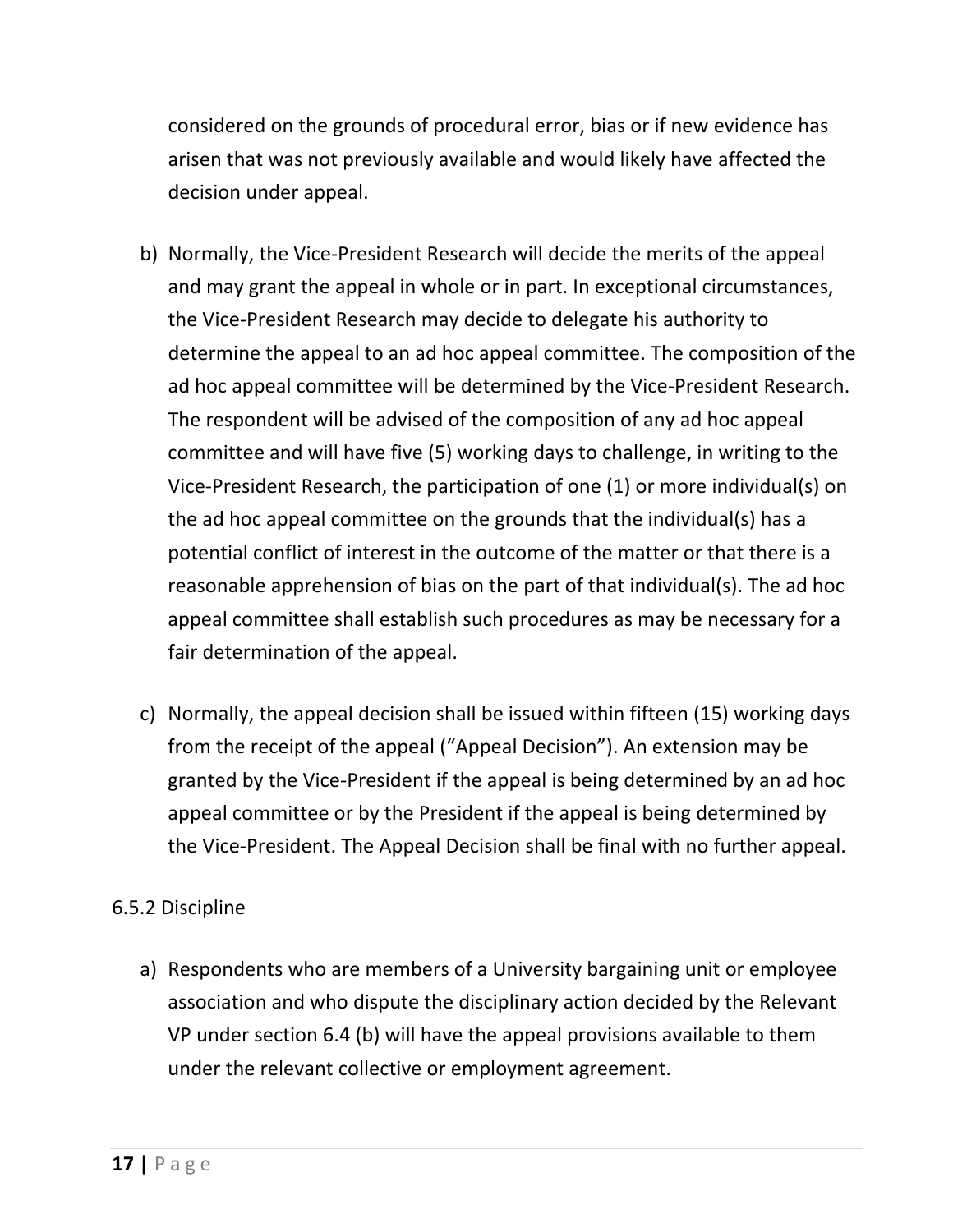- b) Respondents who are students and who wish to dispute any disciplinary action, may appeal to the Senate Committee on Student Petitions.
- c) Respondents who do not fall under subsections a) and b) above and who wish to dispute any disciplinary action, may appeal to the Vice-President Research.

## **7. Record of Decisions**

## 7.1 Final Decision and Recourse

Records of the Final Decision and decision regarding Recourse will be held according to the status of the respondent as follows:

- a) for respondents who are members of UGFA, records will be held in accordance with the UGFA Collective Agreement;
- b) for respondents who are University staff, records will be held in the Human Resources Division;
- c) for respondents who are University students, records will be held in the Registrar's Office or Office of Graduate Studies;
- d) for respondents who do not fall under subsections a, b, or c, , records will be held by the office of the Vice-President (Research).

# 7.2 Discipline

Records related to decision of discipline by a Relevant VP under section 6.4 (b) will be held in accordance with applicable collective agreements, employee agreements or other relevant University policies or practices.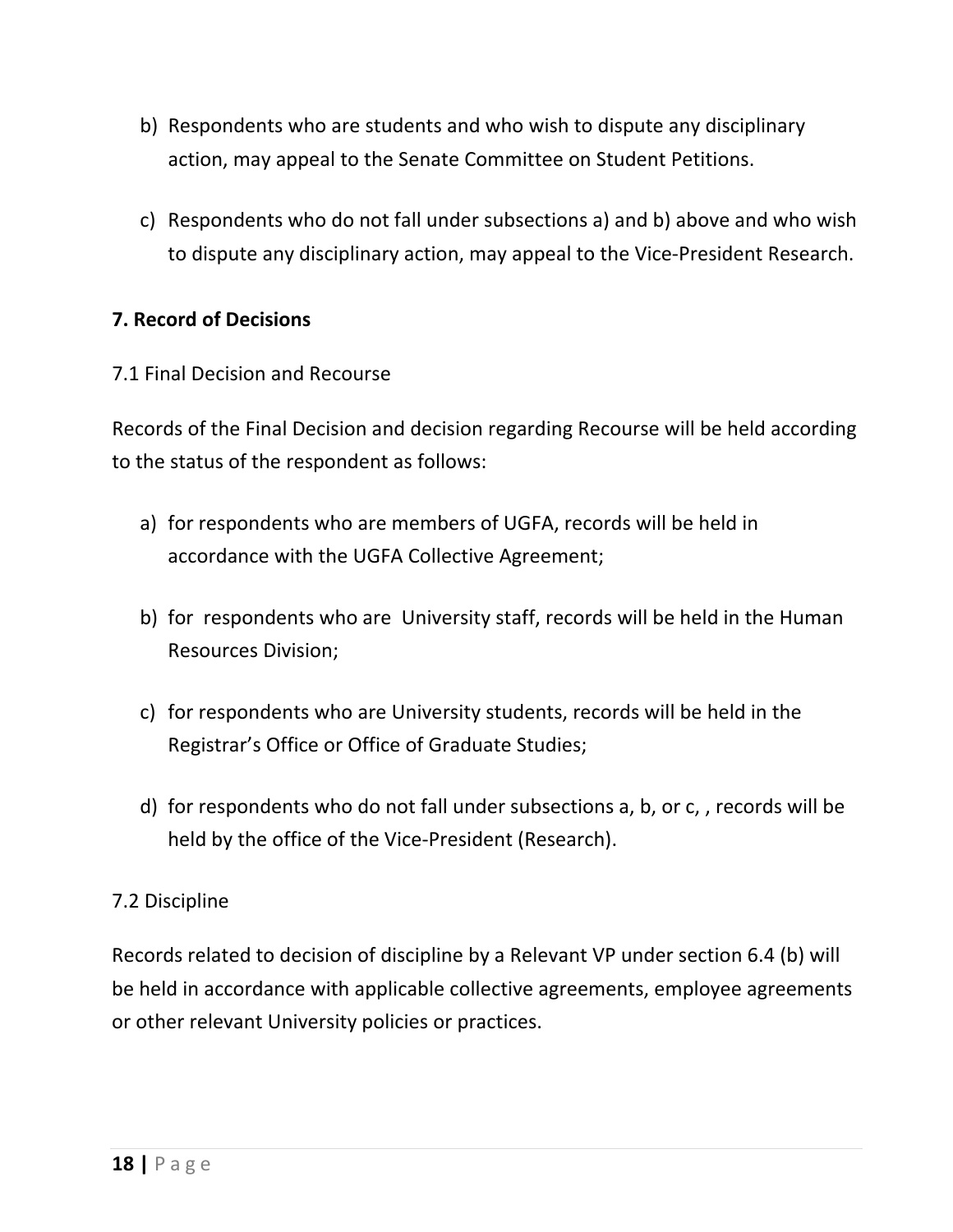## **8. Wrongful and Malicious Allegations**

8.1 Malicious allegations of Research Misconduct will not be tolerated and are subject to disciplinary action under the appropriate University of Guelph policy or collective agreement.

## **9. Non Retaliation and Reprisal**

9.1 Any acts of retaliation or reprisal (including threats, intimidation, harassment, etc.) made against a complainant or any individual who participated in any manner in the investigation or resolution of a report of Research Misconduct will not be tolerated and are subject to the appropriate University of Guelph policy or collective agreement.

## **10. Reporting to External Bodies**

10.1 The University shall comply with the relevant reporting requirements for Research Misconduct of external funding agencies and organizations such as NSERC, SSHRC and CIHR and the U.S. Department of Health and Human Services/U.S. Public Health Service (PHS). The University will, to the extent required under these reporting requirements, submit a report on each investigation it conducts in response to an allegation of breaches related to a funding application submitted to the applicable agency or to an activity funded by an agency.

10.2 Pursuant to subsection 10.1, the Associate Vice-President, will be responsible for the submission of any such report. Subject to any applicable laws including privacy laws, the report may include the following information:

- i. the specific allegation(s), a summary of the finding(s) and reasons for the finding(s);
- ii. the process and time lines followed for the inquiry and/or investigation;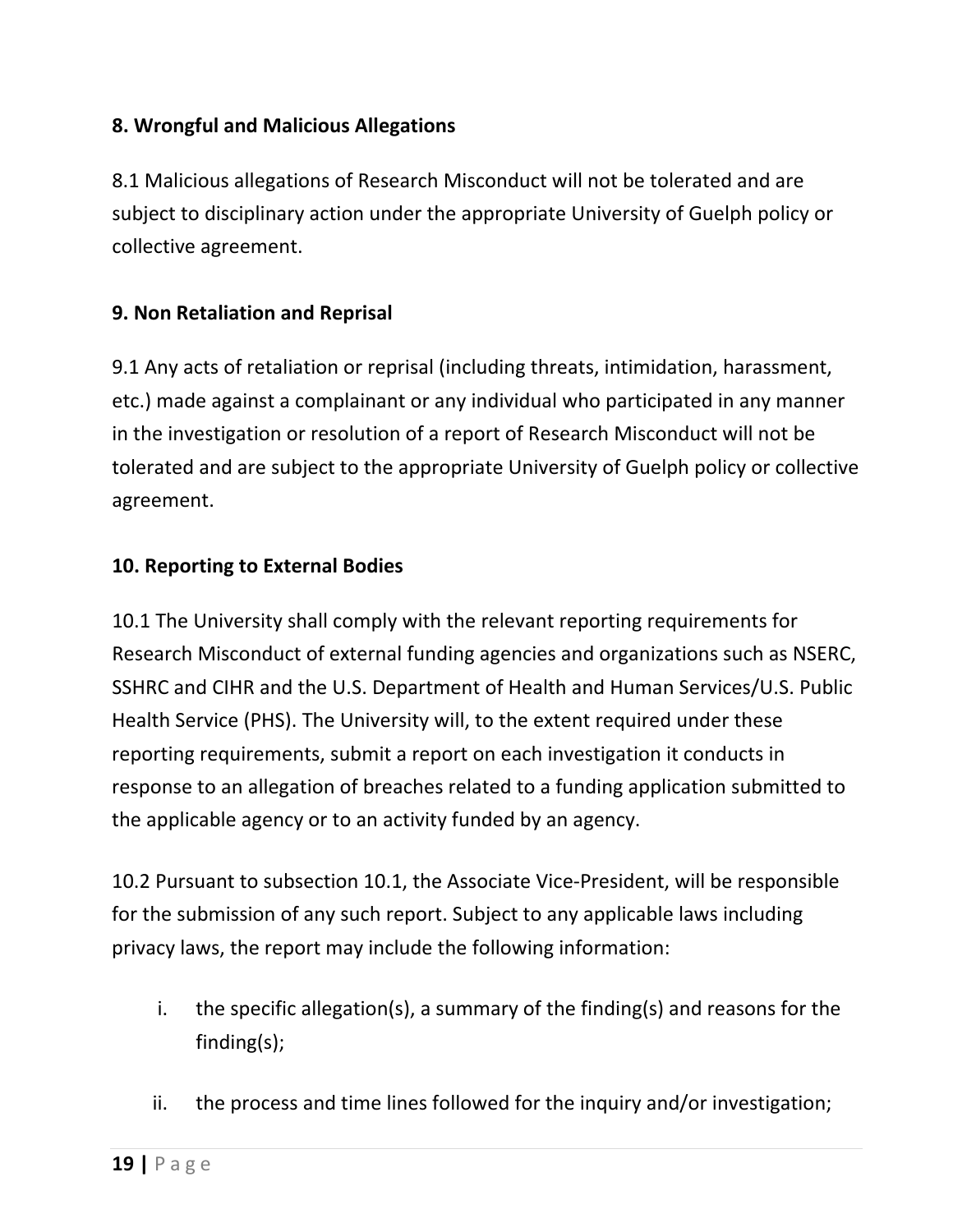- iii. the respondent's response to the allegation, investigation and findings, and any measures the respondent has taken to rectify the breach; and
- iv. the institutional investigation committee's decisions and recommendations and actions taken by the University.

The report will not include any personal information about the Researcher, or any other person, that is not material to the University's findings.<sup>[3](#page-19-0)</sup>

10.3 Neither Researchers nor the University will enter into any confidentiality agreements or other agreements related to an inquiry or investigation that prevent the University from meeting Research Misconduct reporting requirements to funding sponsors, in particular to the Tri-Agencies through SRCR<sup>[4](#page-19-1)</sup> and the U.S. Office of Research Integrity.<sup>[5](#page-19-2)</sup>

10.4 An annual report summarizing the number of formal allegations of Research Misconduct and their disposition will be provided to Senate for information.

## **11. Conflict of Interest in Research**

11.1 Research Misconduct includes mismanagement of conflict of interest as defined in section 4.1(h) and as such Researchers are to appropriately manage conflict of interest in accordance with section 11 of this Policy or other applicable policies, such as those referenced in section 4.1(h).

<span id="page-19-0"></span><sup>&</sup>lt;sup>3</sup> Taken in part from ["The Tri-Agency Framework: Responsible Conduct of Research"](http://www.rcr.ethics.gc.ca/eng/policy-politique/framework-cadre/)

<span id="page-19-1"></span><sup>4</sup> Ibid

<span id="page-19-2"></span><sup>&</sup>lt;sup>5</sup>U.S. [Department of Health & Human Services Office of Research Integrity](https://ori.hhs.gov/handling-misconduct)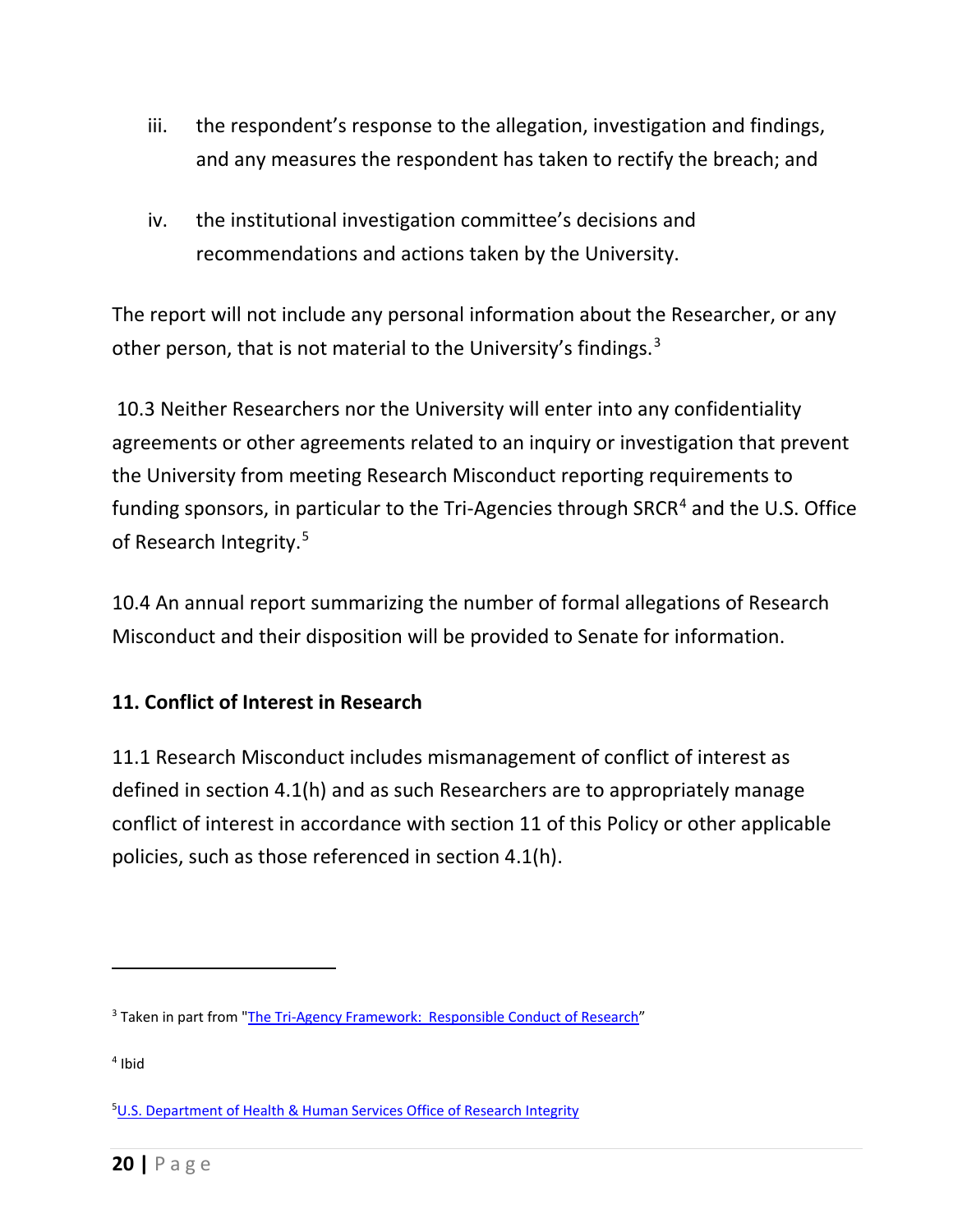11.2 A conflict of interest may arise when activities or situations place an individual in a real, potential or perceived conflict between the duties or responsibilities related to research, and personal, institutional or other interests. These interests include, but are not limited to, business, commercial or financial interests pertaining to the individual, their family members, friends or their former, current or prospective professional associates. It is preferable to avoid or prevent being in a position of conflict of interest, if possible.<sup>[6](#page-20-0)</sup> When it is not possible to avoid a conflict of interest, then it shall be disclosed in accordance with 11.3, noting that all conflicts of interests pertaining to research will be reported to the Associate Vice-President who is the central point of contact for the University concerning research related conflict of interest and whose role is to help identify, eliminate, minimize or otherwise manage conflicts of interest.

11.3 Researchers have an obligation to disclose to their Dean any Conflict of Interest (as defined in section 11.2). The Researcher must disclose in writing as soon as s/he could reasonably be aware that a Conflict of Interest exists. The existence of a Conflict of Interest does not necessarily preclude involvement in the issue that has given rise to the conflict ("the Matter"). The Researcher must declare, in writing, the nature and extent of the Conflict of Interest no later than any meeting or process in which the Researcher participates related to the Matter. The Researcher must refrain from taking part in any discussion or decision-making vote in relation to the Matter, and withdraw from any meeting or process when the Matter is being discussed until a decision has been reached regarding the manner in which the Conflict of Interest will be addressed.

<span id="page-20-0"></span><sup>6</sup> [TCPS 2:Tri-Council Policy Statement: Ethical Conduct of Research involving Humans"](http://www.pre.ethics.gc.ca/eng/policy-politique/initiatives/tcps2-eptc2/chapter7-chapitre7/)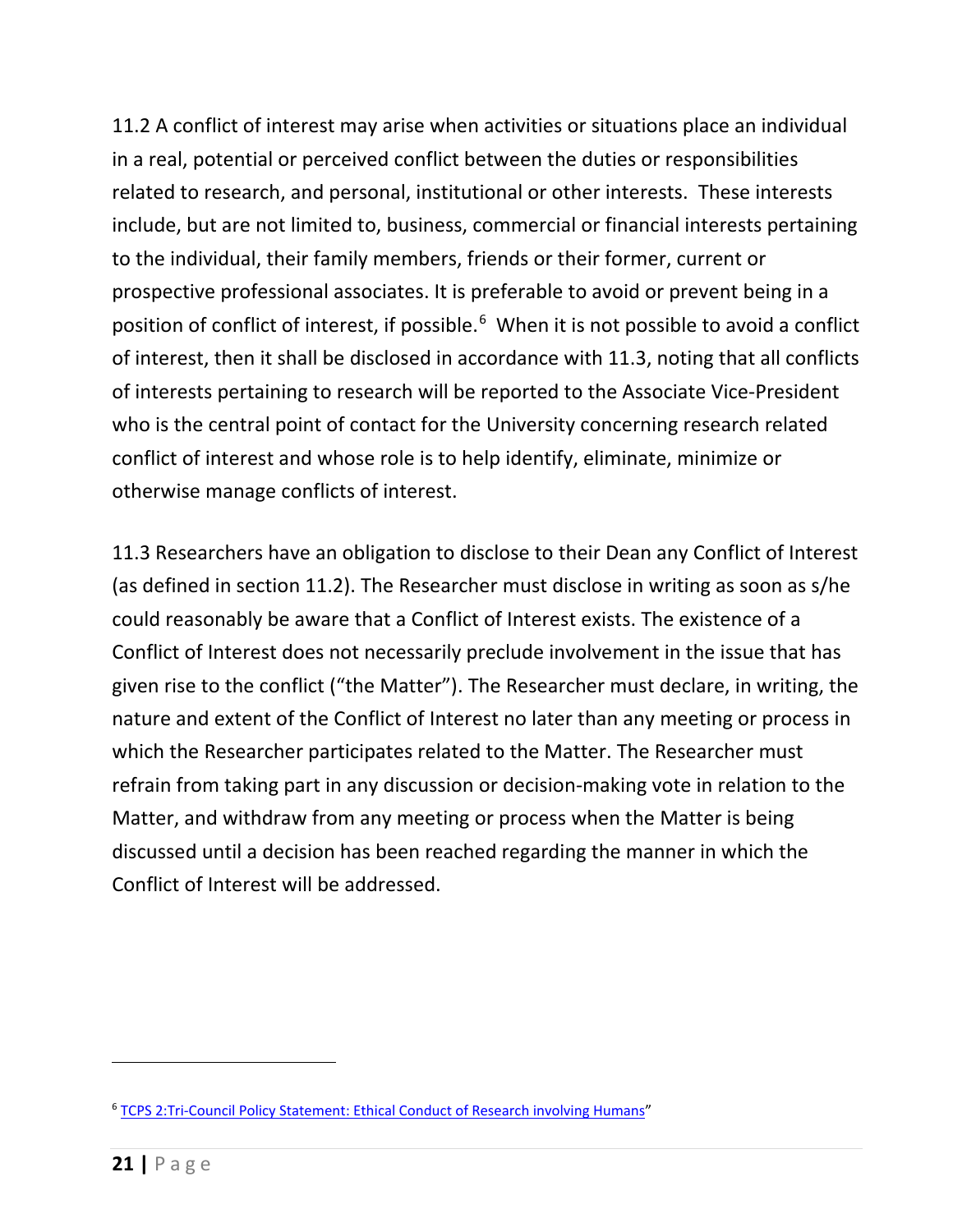11.4 A Conflict of Interest may also be reported to a Dean by any other person. A report to a Dean about the existence of a potential, apparent or actual conflict of interest shall be made in writing.

11.5Procedures for Management of Conflicts of Interest

- a) If the Dean to whom the disclosure is made also has a Conflict of Interest, the disclosure should be made, in writing, to the Associate Vice-President Research.
- b) The Dean will determine if a Conflict of Interest exists. Where appropriate, the Dean may consult with the Researcher and/or others.
- c) If the Dean determines there is a Conflict of Interest, the Dean will decide upon and apply such remedies as are appropriate in the circumstances. The Dean shall document, in writing, any remedies that have been applied.

# 11.6 Options for Resolving Conflicts of Interest

If a Dean determines that a Conflict of Interest exists, the Dean will decide a course of action from the following options:

- a) A determination can be made that the Conflict is acceptable;
- b) A determination can be made that there is a Conflict but the Scholar can be involved with the Matter without participating in the final decision (e.g. voting or becoming a member of a committee) where the Researcher may be knowledgeable and have information central to the discussion; or
- c) A determination can be made that there is a Conflict and the Researcher cannot participate.